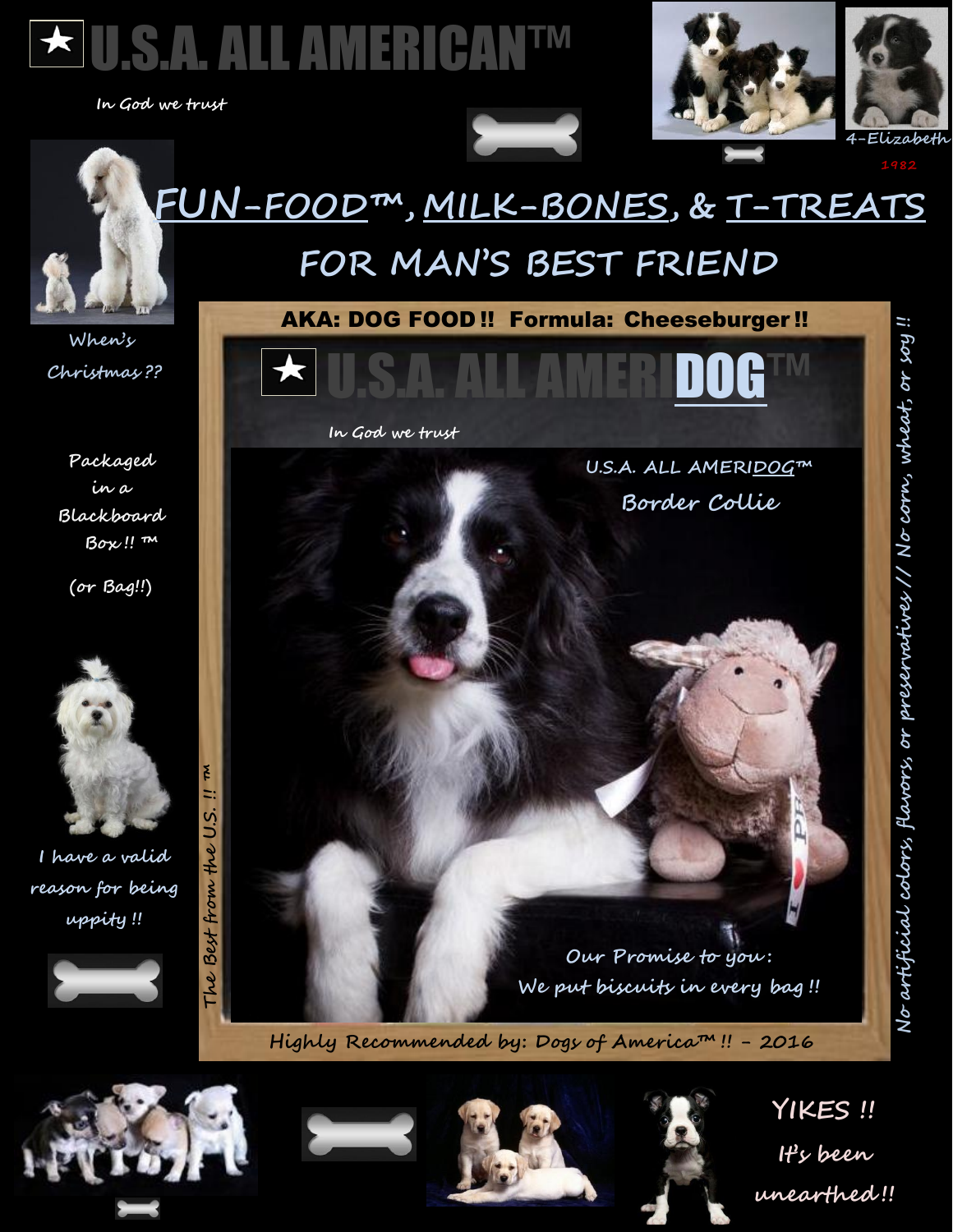

 **In God we trust**





**I'm in the mood for FUN-FOOD™ !!**

## **FUN-FOOD™ , MILK-BONES, & T-TREATS™ FOR MAN'S BEST FRIEND**

Being facetious: Due to many complaints from the Canine Family, (AKA: Dogs of America™) we were mandated to tweak our corporate logo as depicted on the cover of our dog food bag. Our U.S.A. ALL AMERI**DOG**™ **FUN**-**FOOD™** not only contains all of the vitamins & minerals your best friend needs to maintain a healthy diet, we surprise you with some Milk-Bone ® dog biscuits as well as special T-Treats ™ (for tartar control) poured right into the bag !!



 $\overline{\phantom{0}}$ 

**Ask any Math Teacher**: 3 products in 1 bag = \$avings on biscuits & T-Treats ™; making our **FUN-FOOD™** A People Friendly Product ™. Pouring 3 products into 1 bag enables us to cut back on the additional packaging required if the same products were sold separately = Friendly to Environment.



**Howl at the Moon,** 



 **Gnaw on a Bone, Mickey & Mo enjoy being alone !**



JU